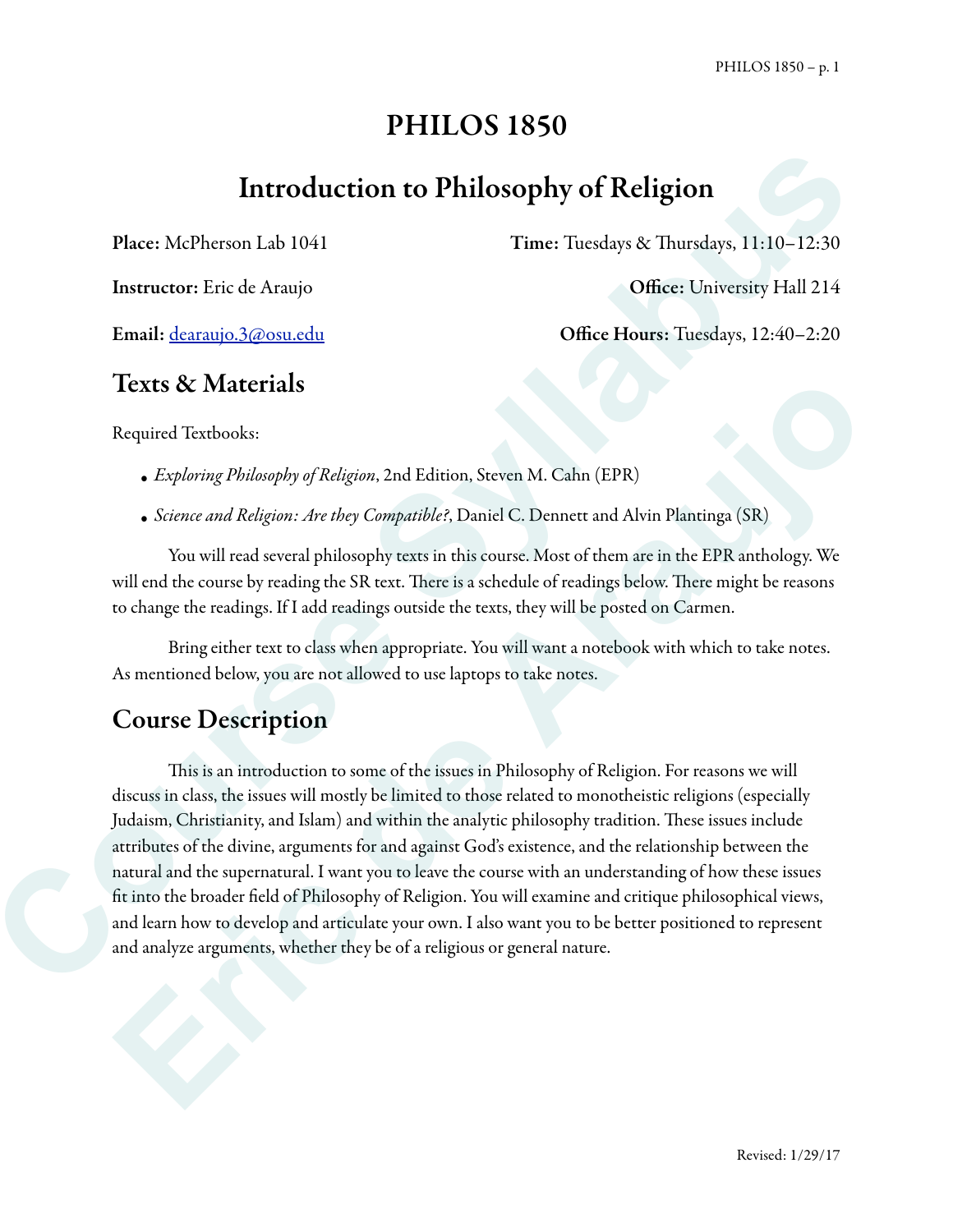## Course Goals & Objectives

A. You will be able to contribute to philosophical debates by:

Constructing an original argument, identifying the main conclusion of others' arguments, identifying the support given for a conclusion, evaluating the arguments of others, situating issues within the field of Philosophy of Religion, communicating philosophical views to others, and anticipating and defending views from objections. A. You will be able to contribute to philosophical debates by:<br>
Constructing an original segument, identifying the main conclusion of others' arguments;<br>
identifying the support given for a conclusion, communicating the<br>in

B. You will understand what some of the main issues in Philosophy of Religion are and what some of the arguments for positions within the debate are by:

Articulating arguments for some main positions within debates about divine attributes, arguments for and against God's existence, and the relationship between the natural and supernatural.

And by situating issues within the broader field of Philosophy of Religion, communicating philosophical views to others, and explaining why philosophical debates about religion are relevant in contemporary society.

C. You will recognize why there is philosophical debate concerning religion by:

Explaining the implications of views, relating views to issues you find important, explaining why others have written on these issues, and explaining why philosophical debates about religion are relevant in contemporary society.

D. You will be able to comprehend and critique others' views by:

Identifying the main conclusion of others' arguments, identifying the support given for a conclusion, evaluating the arguments of others, representing the logical structure of arguments, and determining what evidence is relevant to a conclusion.

Tis course meets the *General Education Goal and Expected Learning Outcomes* for "Cultures and Ideas" in the following ways:

E. (*General Education Goal*) "Students [will] evaluate significant cultural phenomena and ideas in order to develop capacities for aesthetic and historical response and judgment; and interpretation and evaluation" by:

Evaluating the arguments of others, situating issues within the broader field of Philosophy of Religion, explaining the implications of views. explaining why others have written on these issues, and explaining why philosophical debates about religion are relevant in contemporary society. Articulating arguments for some main positions within debates about divine attributes,<br>arguments for and against God's existence, and the relationship between the natural and<br>superarmural.<br>And by situating issues within th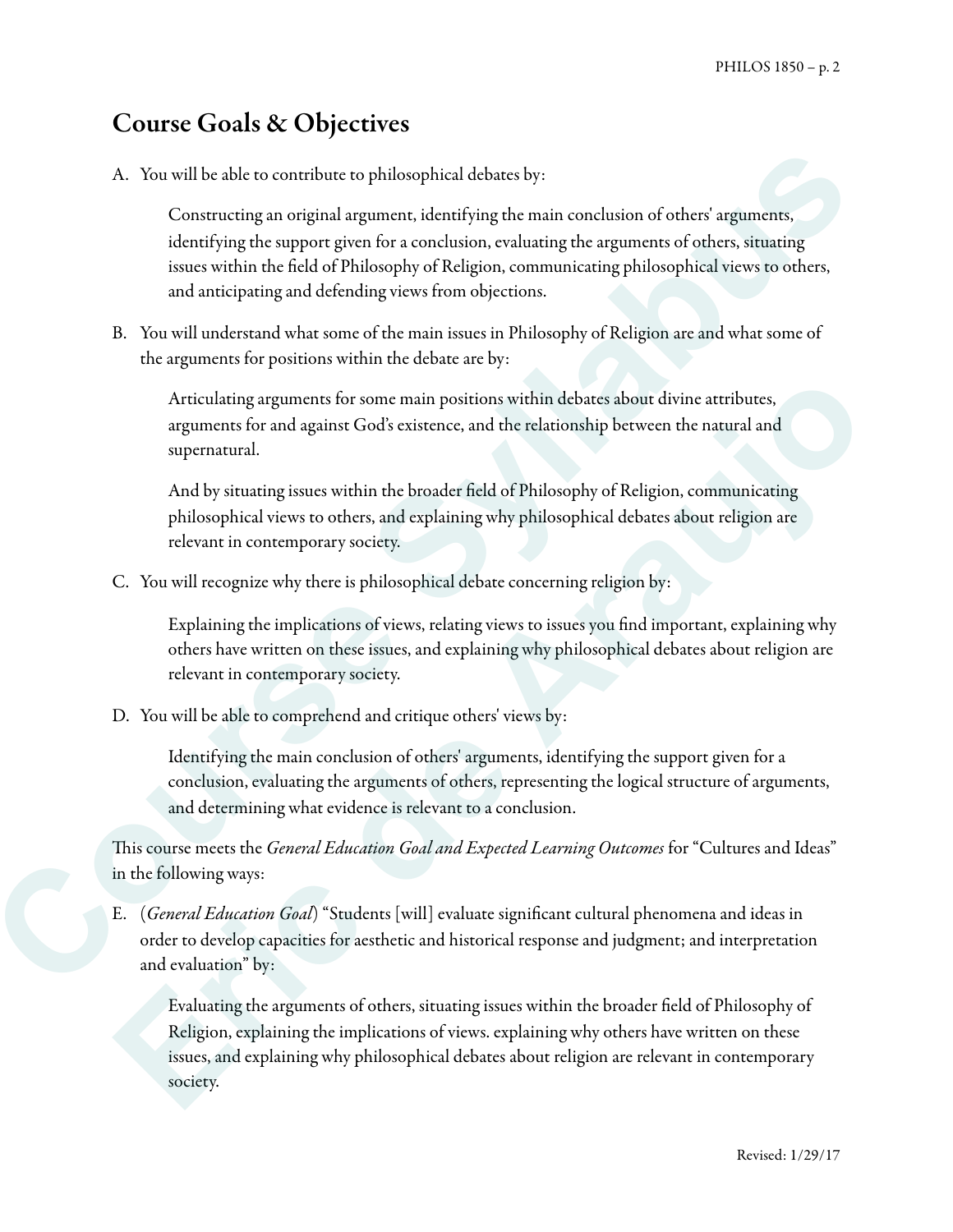F. (*General Education Outcome*) "Students analyze and interpret major forms of human thought, culture, and expression" by"

# Schedule

| $c$ unun $c$ , and $c$ <i>A</i> $p$ i $c$ ssion $v$     |                         |                                                                                                                                                                                                                                                            |                 |
|---------------------------------------------------------|-------------------------|------------------------------------------------------------------------------------------------------------------------------------------------------------------------------------------------------------------------------------------------------------|-----------------|
|                                                         |                         | Situating issues within the field of Philosophy of Religion, explaining the implications of views,<br>explaining why others have written on these issues, and explaining why philosophical debates<br>about religion are relevant in contemporary society. |                 |
|                                                         |                         | G. (General Education Outcome) "Students evaluate how ideas influence the character of human beliefs,<br>the perception of reality, and the norms which guide human behavior" by:                                                                          |                 |
|                                                         |                         | Evaluating the arguments of others, explaining the implications of views, and situating issues<br>within the field of Philosophy of Religion.                                                                                                              |                 |
| Schedule                                                |                         |                                                                                                                                                                                                                                                            |                 |
| Carmen.                                                 |                         | on the first day we discuss that reading. The second table lists when major assignments are due and when<br>quizzes will occur. The schedule is subject to change and I will communicate changes via email or using                                        |                 |
| Schedule of Readings                                    |                         |                                                                                                                                                                                                                                                            |                 |
| Topic                                                   | Subtopic                | Reading                                                                                                                                                                                                                                                    |                 |
| Overview of<br>Philosophy of<br>Religion &<br>Arguments |                         | "What is Reason?" in EPR                                                                                                                                                                                                                                   | 1/12            |
|                                                         | Goodness                | "God and Goodness" & "A Modified Divine Command<br>Theory" in EPR                                                                                                                                                                                          | 1/17            |
| Divine<br>Attributes                                    | Omnipotence             | "Some Puzzles Concerning Omnipotence" & "The<br>Logic of Omnipotence" in EPR                                                                                                                                                                               | 1/19            |
|                                                         | Forgiveness<br>and Love | "God and Forgivness" & "God as Lover" in EPR                                                                                                                                                                                                               | Read By<br>1/31 |
|                                                         | Ontological             | "The Ontological Argument" & "The Ontological<br>Argument: A Critique" in EPR                                                                                                                                                                              | 2/2             |
|                                                         |                         | "The Ontological Argument: A Reassessment" in EPR                                                                                                                                                                                                          | 2/14            |

### *Schedule of Readings*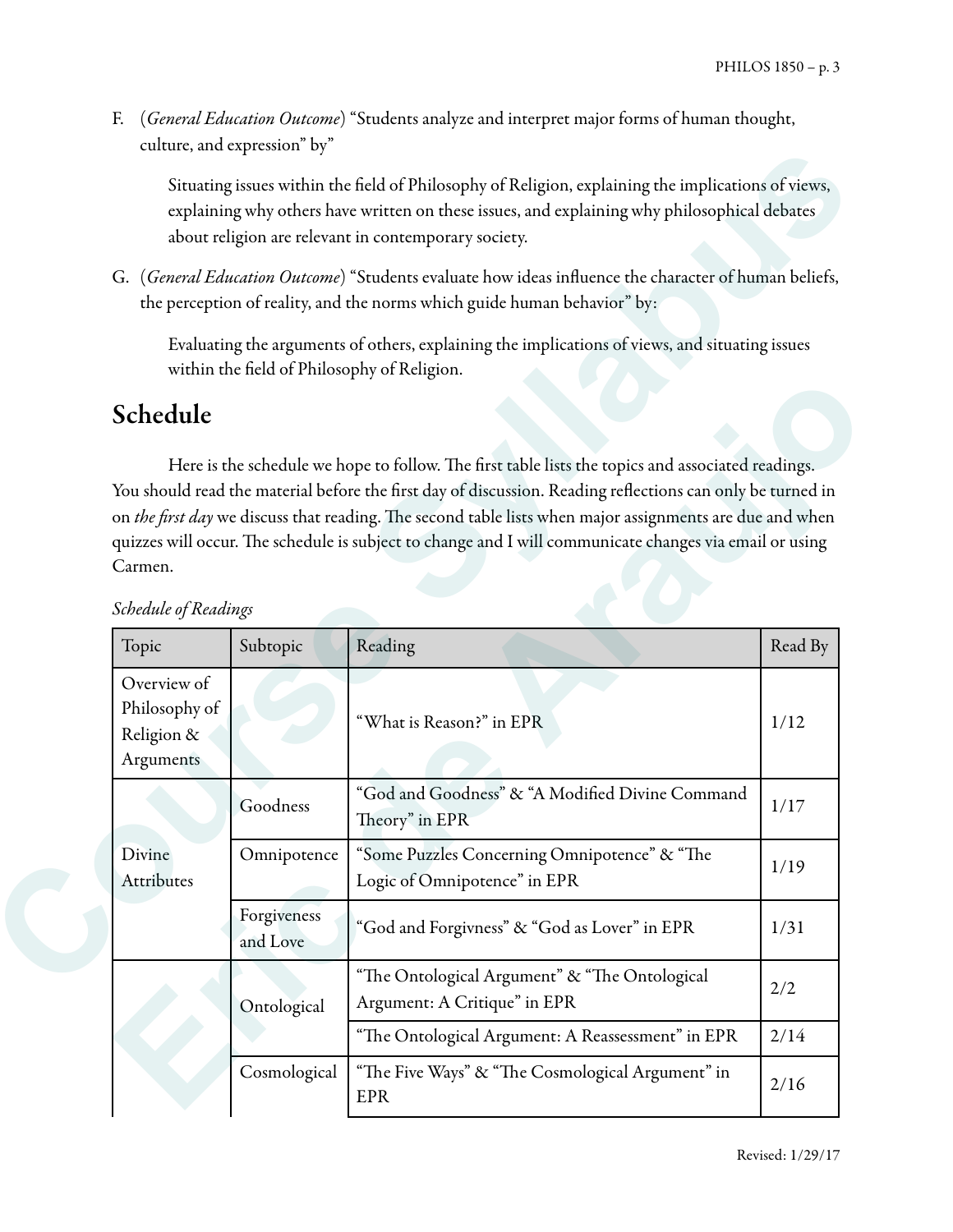| Arguments<br>for and<br>against God's<br>Existence |                                        | "The Cosmological Argument: A Critique" in EPR                                           |      |
|----------------------------------------------------|----------------------------------------|------------------------------------------------------------------------------------------|------|
|                                                    |                                        | "The Kalam Cosmological Argument" in EPR                                                 |      |
|                                                    | Teleological                           | "The Evidence of Design" & "Dialogues Concerning<br>Natural Religion (II, V-VII)" in EPR | 2/28 |
|                                                    |                                        | "The Argument from Design" & "Darwin and Design"<br>in EPR                               |      |
|                                                    | The Problem<br>of Evil                 | "Dialogues Concerning Natural Religion" & "Hume on<br>Evil" in EPR                       | 3/9  |
|                                                    |                                        | "The Problem of Evil and Some Varieties of Atheism" in<br>EPR                            |      |
|                                                    |                                        | "Why God Allows Evil" & "Knowledge, Freedom, and<br>the Problem of Evil" in EPR          |      |
| The Natural                                        | Miracles                               | "Miracles as Evidence Against the Existence of God" &<br>"Do Miracles Occur?" in EPR     |      |
| and the                                            | Science and<br>Religion                | Chapters 1 & 2 of SR                                                                     |      |
| Supernatural                                       |                                        | Chapters 3 & 4 of SR                                                                     |      |
|                                                    |                                        | Chapters 5 & 6 of SR                                                                     |      |
| Schedule of Assignments                            |                                        |                                                                                          |      |
| Date                                               | Major Assignment Due                   | Goals                                                                                    |      |
| 1/12                                               | A, D<br>Find an Argument               |                                                                                          |      |
| 1/17                                               | Critique an Argument<br>A, D           |                                                                                          |      |
| 1/19                                               | $\mathsf{C}$<br>Reflection on Religion |                                                                                          |      |
|                                                    | Essay 1 Draft<br>A, B, D               |                                                                                          |      |
| 2/9                                                | Peer Review<br>$\mathbf D$             |                                                                                          |      |
| 2/14                                               | B, G<br>Quiz 1                         |                                                                                          |      |
| 3/2                                                | <b>Essay 1 Revision</b><br>A, B, D     |                                                                                          |      |
|                                                    |                                        |                                                                                          |      |

# *Schedule of Assignments*

|                                     | The Problem<br>of Evil  | The Problem of Evil and Some Varieties of Atheism in<br>EPR                          | 3/23         |  |
|-------------------------------------|-------------------------|--------------------------------------------------------------------------------------|--------------|--|
|                                     |                         | "Why God Allows Evil" & "Knowledge, Freedom, and<br>the Problem of Evil" in EPR      | 3/28         |  |
| The Natural                         | Miracles                | "Miracles as Evidence Against the Existence of God" &<br>"Do Miracles Occur?" in EPR | 4/4          |  |
| and the<br>Supernatural             |                         | Chapters 1 & 2 of SR                                                                 | 4/11         |  |
|                                     | Science and<br>Religion | Chapters 3 & 4 of SR                                                                 | 4/13         |  |
|                                     |                         | Chapters 5 & 6 of SR                                                                 | 4/18         |  |
| Schedule of Assignments             |                         |                                                                                      |              |  |
| Date                                | Major Assignment Due    |                                                                                      | Goals        |  |
| 1/12                                | Find an Argument        |                                                                                      | A, D         |  |
| 1/17                                | Critique an Argument    |                                                                                      | A, D         |  |
| 1/19                                | Reflection on Religion  |                                                                                      | $\mathsf{C}$ |  |
| Essay 1 Draft<br>2/9<br>Peer Review |                         | A, B, D                                                                              |              |  |
|                                     |                         | D                                                                                    |              |  |
| 2/14                                | Quiz 1                  |                                                                                      | B, G         |  |
| 3/2                                 | <b>Essay 1 Revision</b> |                                                                                      | A, B, D      |  |
|                                     | Quiz 2                  |                                                                                      | B, G         |  |
| 3/9                                 |                         |                                                                                      |              |  |
| 4/6                                 | Essay 2 Draft           |                                                                                      | A, B, D      |  |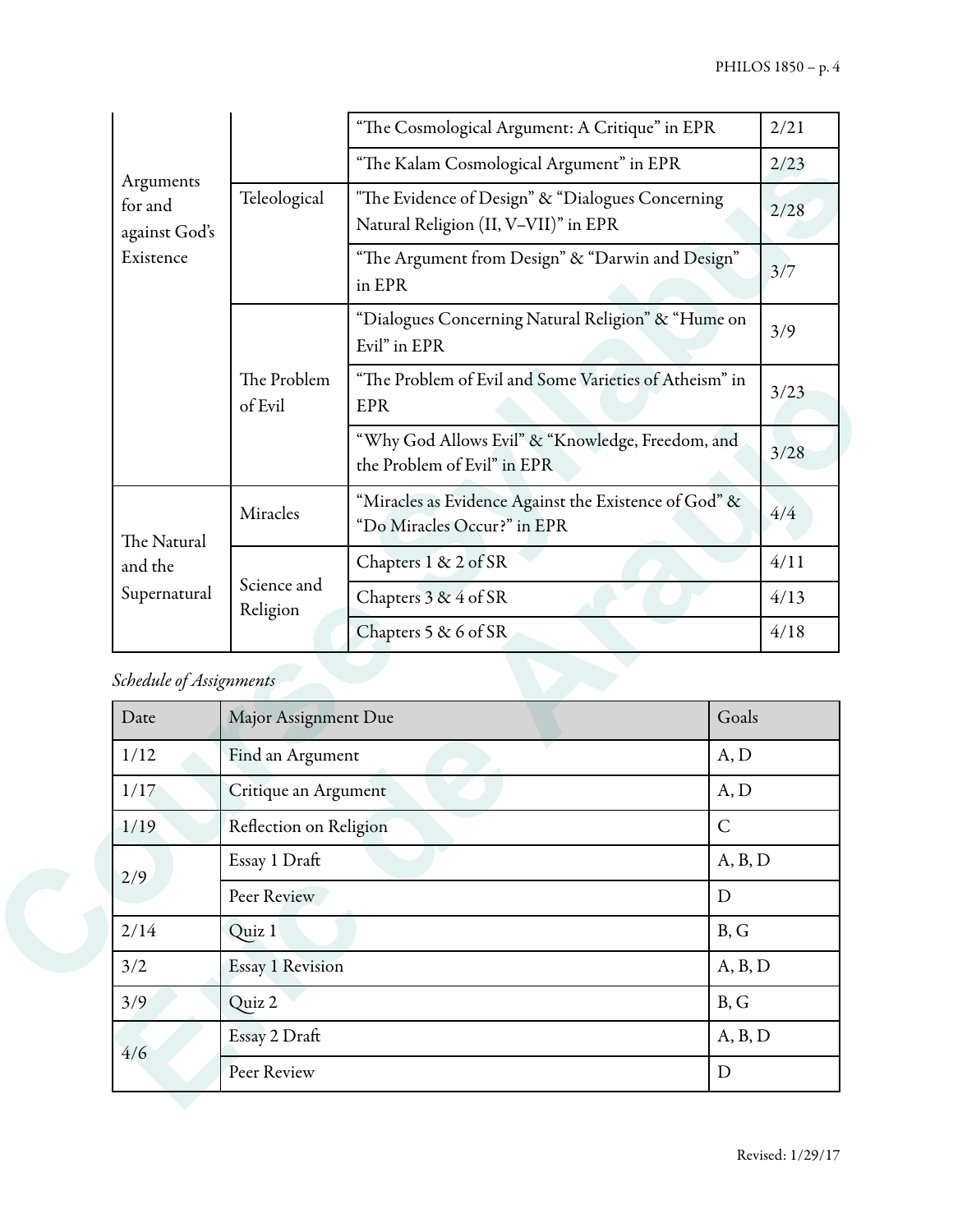| 4/20 | Quiz 3                       | B, G       |  |  |
|------|------------------------------|------------|--|--|
|      | <b>Course Reflection</b>     | C, E, F, G |  |  |
|      | Exam Week   Essay 2 Revision | A, C, D    |  |  |

# Grading

|                                                | <b>Argument Practice</b> | 8%  | <b>Reading Reflections</b>                                                                                                                                                                       | 10% |
|------------------------------------------------|--------------------------|-----|--------------------------------------------------------------------------------------------------------------------------------------------------------------------------------------------------|-----|
| Find an Argument                               |                          | 4%  | Minimum of 9 (otherwise only the 9<br>highest scores are counted)                                                                                                                                |     |
|                                                | Critique an Argument     |     | Quizzes                                                                                                                                                                                          | 18% |
|                                                | Essays                   | 48% | Quiz 1                                                                                                                                                                                           | 6%  |
|                                                | Draft of Essay 1         |     | Quiz 2                                                                                                                                                                                           | 6%  |
|                                                | Draft of Essay 2         |     | Quiz 3                                                                                                                                                                                           | 6%  |
|                                                | Peer Review of Paper 1   |     | <b>Reflection Papers</b>                                                                                                                                                                         | 6%  |
| Peer Review of Paper 2                         |                          | 3%  | Reflection on Religion                                                                                                                                                                           | 3%  |
| Revision of Essay 1                            |                          | 18% | Course Reflection                                                                                                                                                                                | 3%  |
|                                                |                          | 18% |                                                                                                                                                                                                  | 10% |
| Revision of Essay 2<br><b>Course Mechanics</b> |                          |     | Participation<br>I have planned the course to begin with some basic philosophical and argumentative skills and                                                                                   |     |
|                                                |                          |     |                                                                                                                                                                                                  |     |
|                                                |                          |     | build up to the point where you can make your own philosophical contributions. We will look at several<br>debates in Philosophy of Religion as we go. Here are some of the ways we will do that: |     |

## Course Mechanics

## *Argument Practice*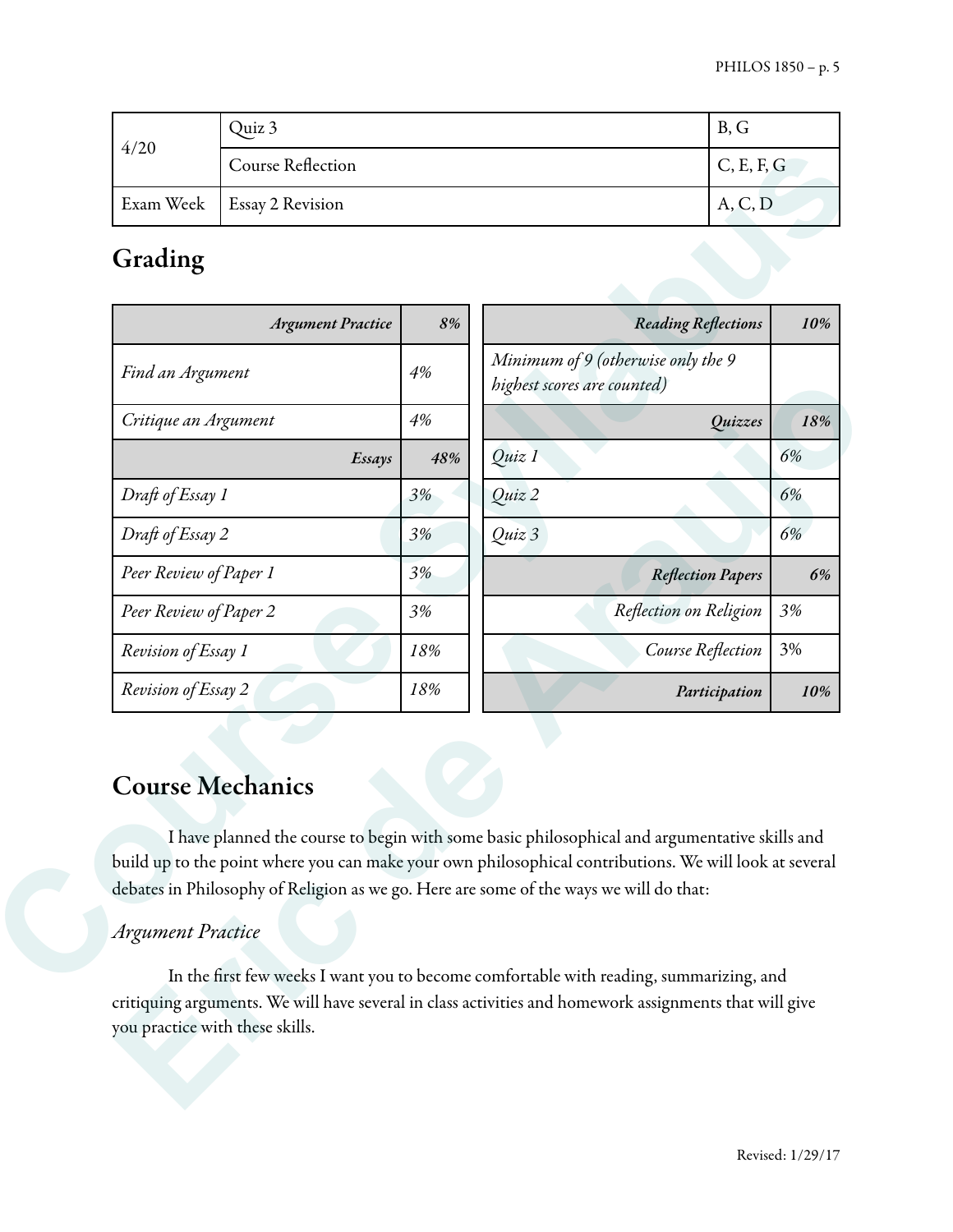#### *Discussion*

Doing philosophy is like having a conversation on a topic with a lot of people. This makes inclass discussion a great way to practice doing philosophy. Discussion is an opportunity for you to ask questions about the reading, offer your own views and criticisms, and respond to the views of your peers. My job is to make the views we are looking at clear to the class and to facilitate a dialogue between you, your peers, and the philosophers we are reading.

 I want everyone to grow more comfortable contributing to our in-class discussions. Trying out your ideas with your peers helps improve them. I will offer several ways for you to participate. These will range from large discussions with the whole class to conversations with a partner. In an effort to give everyone an opportunity to participate, I am open to trying different things so that everyone can make a contribution. Again, please contact me if there are any concerns about your contributions to the class.

#### *Reading Re*fl*ections*

 Our discussions in class will be based on the readings we have for each topic. Your contributions to the discussion will be improved by having done the reading before class. To help ensure you are prepared for our discussions, you will write short reflections on the readings prior to class. You will need to complete these reflections for 10 of the readings. Expectations will be communicated in class and on Carmen.

#### *Essay Dra*f*s, Peer Review, & Revisions*

Much of the dialogue in philosophy today is done through publishing papers. I want you to be able to contribute to the philosophical dialogue by writing your own papers. Like the revision process in academic publishing, we will have a revision process with the papers you write for this course. You will bring a draft of your paper to class and provide feedback on another student's draft in class. Additionally, I will give you feedback on your drafts. That way you will have a chance to respond to this feedback in the final paper you turn in. More information will be provided during the course. Doing philosophy is like having a conversation on a topic with a lot of people. This makes the districted size that set a preservation on a topic with a lot of people. This makes the questions about the rading, of the year everyone an opportunity to participate, I am open to trying different things so that everyone can make a<br>contribution. Again, please contact me if there are any concerns about your contributions to the class.<br> **Erading Ref** 

#### *Quizzes*

You will not be able to write an essay about all the issues we cover in the course. However, I want you to leave the course with an understanding of the main positions in the debates we read about. These in-class quizzes are designed to see how well you comprehend the views we cover. I will provide more information on what the quizzes will look like. Additionally, I will provide a list of terms and topics to help you review for the quizzes.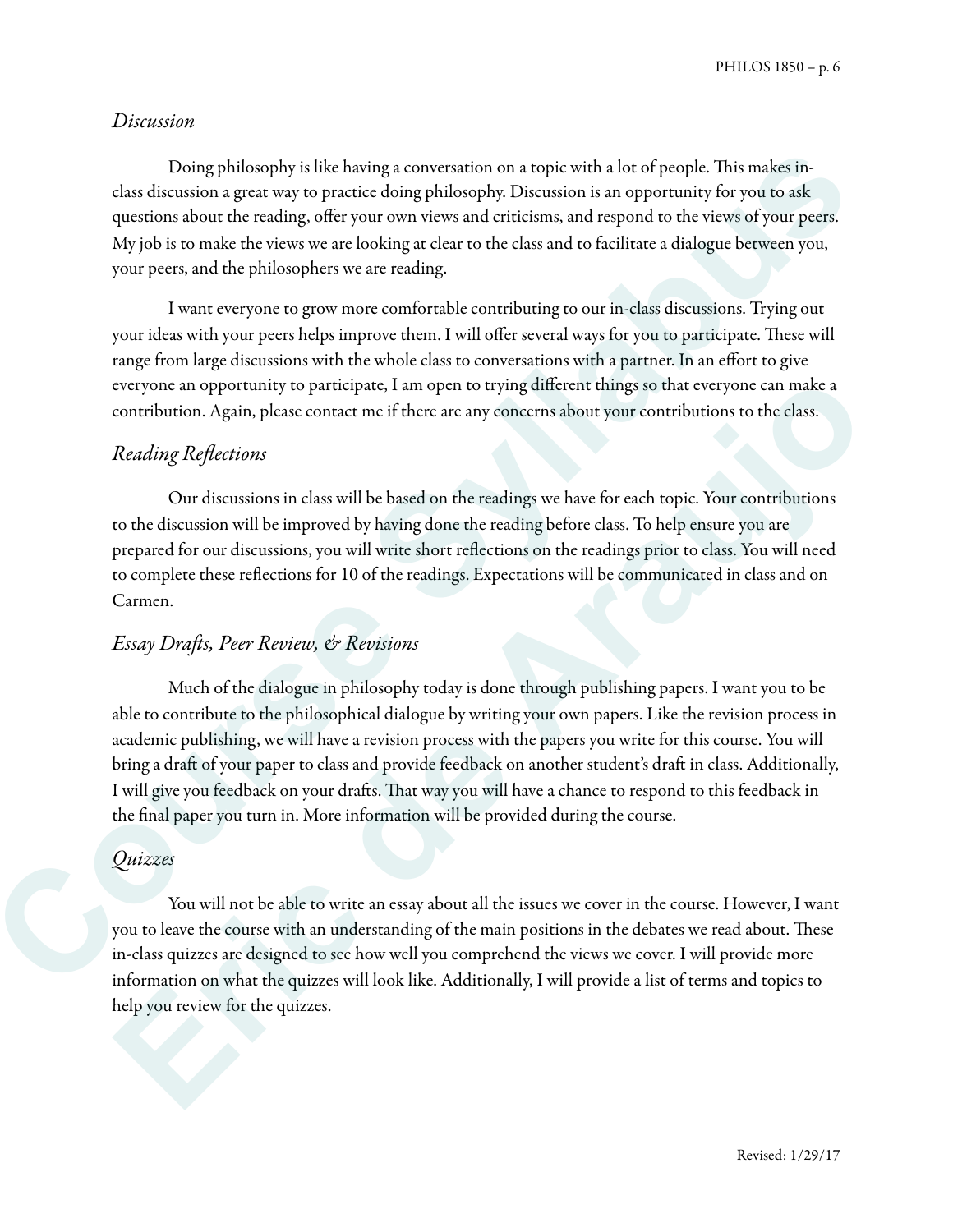PHILOS 1850 – p. 7

#### *Re*fl*ection Papers*

 In addition to the personal significance religion has for many, it is hard to overstate its impact in human history. I hope your understanding of religion and its impact is deepened by understanding some of the philosophical issues related to religion. There are two writing assignments designed to allow you to explore the relationship between the philosophical issues we discuss and religion more broadly. At the beginning of the course you will write about what (if any) importance religion or discussion of religion has for you. At the end of the course you will reflect back on the issues we discussed and write about what you have learned from these discussions. More details about these papers will be given in class. In addition to the personal significance religion has for many, it is hard to overtune its impact in the<br>non-narrow histosy. However, the personal strength of religion and is time<br>personal by understanding forms of the cou

## *O*ffi*ce Hours*

 Office hours tend to be an underutilized resource (unless something is due soon). You are welcome to come and chat about anything related to the course or even philosophy in general. Office hours can be a good way to clear up misconceptions and better understand how you are doing in the course. I will make an effort to find a time to meet if you cannot make it to the scheduled times.

## Policies

#### *Discussion*

 One reason philosophy is interesting is because people disagree. If our in-class discussions are good, then you will be disagreeing with each other. However, this does not mean that discussions need to become especially *heated* or make people *personally uncomfortable* (though I welcome intellectual discomfort). All participants should respect one another and treat each other as intellectual peers whose views are worthy of consideration. In doing this, we should remember to critique people's *views* and not people *themselves*. Office hours tend to be an undervuilized resource (unless something is due soon). You are welcome to come and chat about anything related to the course or even philosophy in general. Office hours can be a good way to clear

 If there are participants who threaten the cooperative atmosphere of the class I will limit their participation appropriately (even if that means asking them to leave the class session). Please contact me if something occurs during discussion that I did not address. I want us to wrestle with difficult texts and ideas, but I do not want anyone attacking others personally.

## *Attendance*

 Class time is an opportunity to better understand the text we are working with, to ask questions, try out your ideas, and learn from your peers. If this is true, then attending class will help you do well in the course. Additionally, it is not possible to participate in the course without attending. Because of this, I will keep track of attendance. Merely showing up to class is not enough to participate, but poor attendance does indicate a lack of participation.